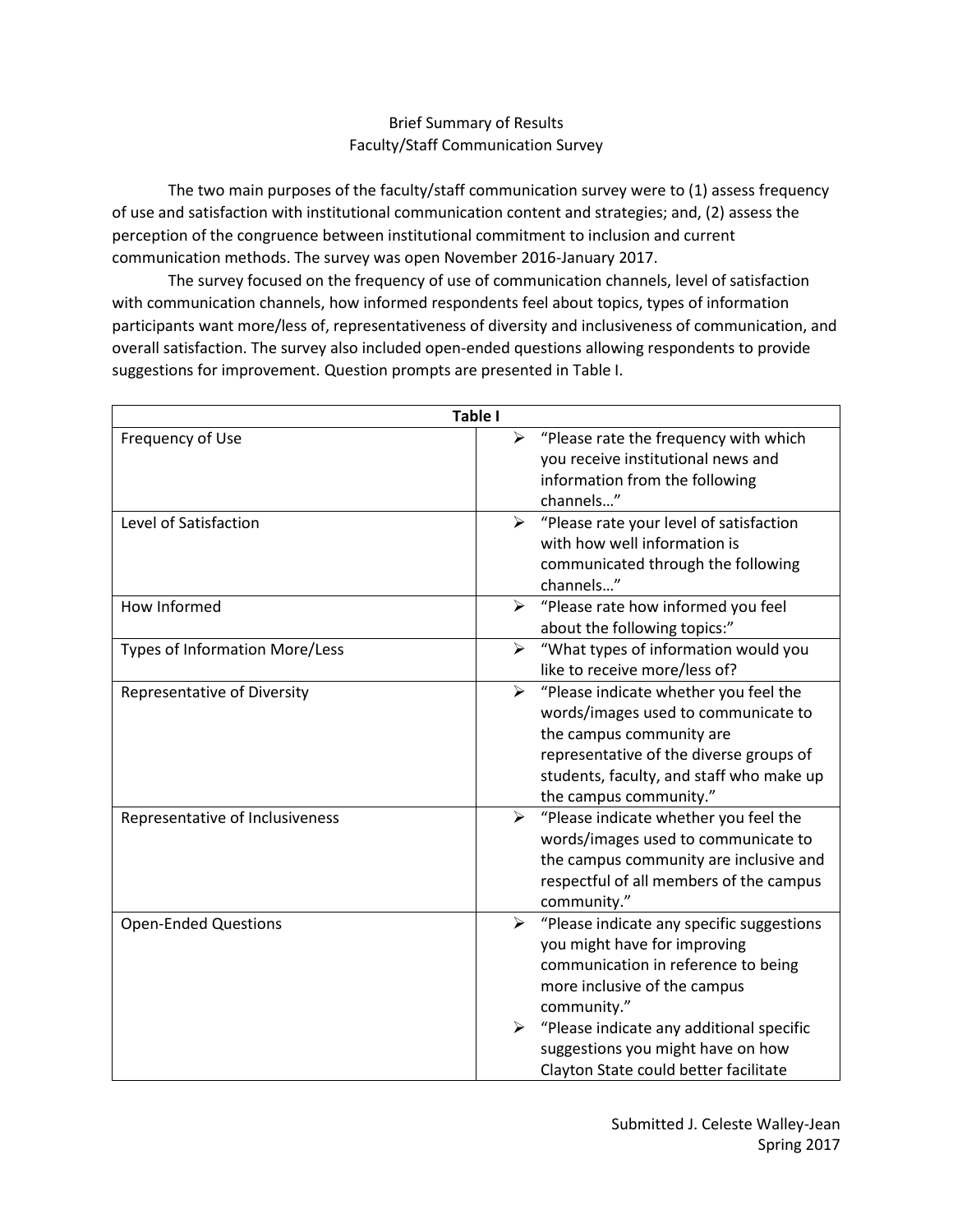| communication within the campus |
|---------------------------------|
| community."                     |

#### **Demographics**

One hundred and forty-nine (149) full- and part-time faculty, staff, and administrators provided input. The sample primarily consisted of full-time faculty (36%), full-time staff (44%), and administrators (13%). Sample demographics are presented in Table II.

| <b>Table II</b>    |                                   |  |  |
|--------------------|-----------------------------------|--|--|
| Role               | % of Respondents/# of Respondents |  |  |
| Staff-FT           | 44%(66)                           |  |  |
| Faculty-FT         | 36% (53)                          |  |  |
| Administrator      | 13% (20)                          |  |  |
| Staff-PT           | 3% (5)                            |  |  |
| Faculty-PT/Adjunct | 3% (5)                            |  |  |

## **Overall Satisfaction**

Overall, the majority of the respondents (66%) indicated they were *"Extremely Satisfied," "Moderately Satisfied," or "Slightly Satisfied"* with communication at Clayton State University. Twentysix percent (26%) reported being *"Extremely Dissatisfied," "Moderately Dissatisfied," or "Slightly Dissatisfied"* with communication while 8% reported being "neither satisfied nor dissatisfied."

| <b>Table III</b>                   |                                   |  |  |
|------------------------------------|-----------------------------------|--|--|
| <b>Level of Satisfaction</b>       | % of Respondents/# of Respondents |  |  |
| <b>Extremely Satisfied</b>         | 9% (13)                           |  |  |
| <b>Moderately Satisfied</b>        | 36% (53)                          |  |  |
| <b>Slightly Satisfied</b>          | 21% (31)                          |  |  |
| Neither Satisfied nor Dissatisfied | 8% (12)                           |  |  |
| <b>Slightly Dissatisfied</b>       | 14% (21)                          |  |  |
| <b>Moderately Dissatisfied</b>     | 7% (11)                           |  |  |
| <b>Extremely Dissatisfied</b>      | $4\%$ (6)                         |  |  |

## **Communication Channels-Frequency of Use & Satisfaction**

Respondents were asked to rate the frequency with which they receive institutional news and information from various channels. Frequency of use was quantified using *"Always," "Often," "Sometimes," "Rarely," and "Never."* As might be expected, 99% of the respondents identified "email" as the most frequent source of information. "Person-to-person" communication and the "campus website" were second and third, respectively, with 88% and 78% of respondents identifying these as frequent sources of information. In contrast, a majority of the sample indicated "digital signage" (77%) and "mobile/text" (71%) as rarely used sources of information. Frequency of utilization of all sources are presented in Table IV.

| Table IV                  |                         |                     |
|---------------------------|-------------------------|---------------------|
| <b>Communication Type</b> | <b>Always-Sometimes</b> | <b>Rarely-Never</b> |
| Email                     | 99%                     | 1%                  |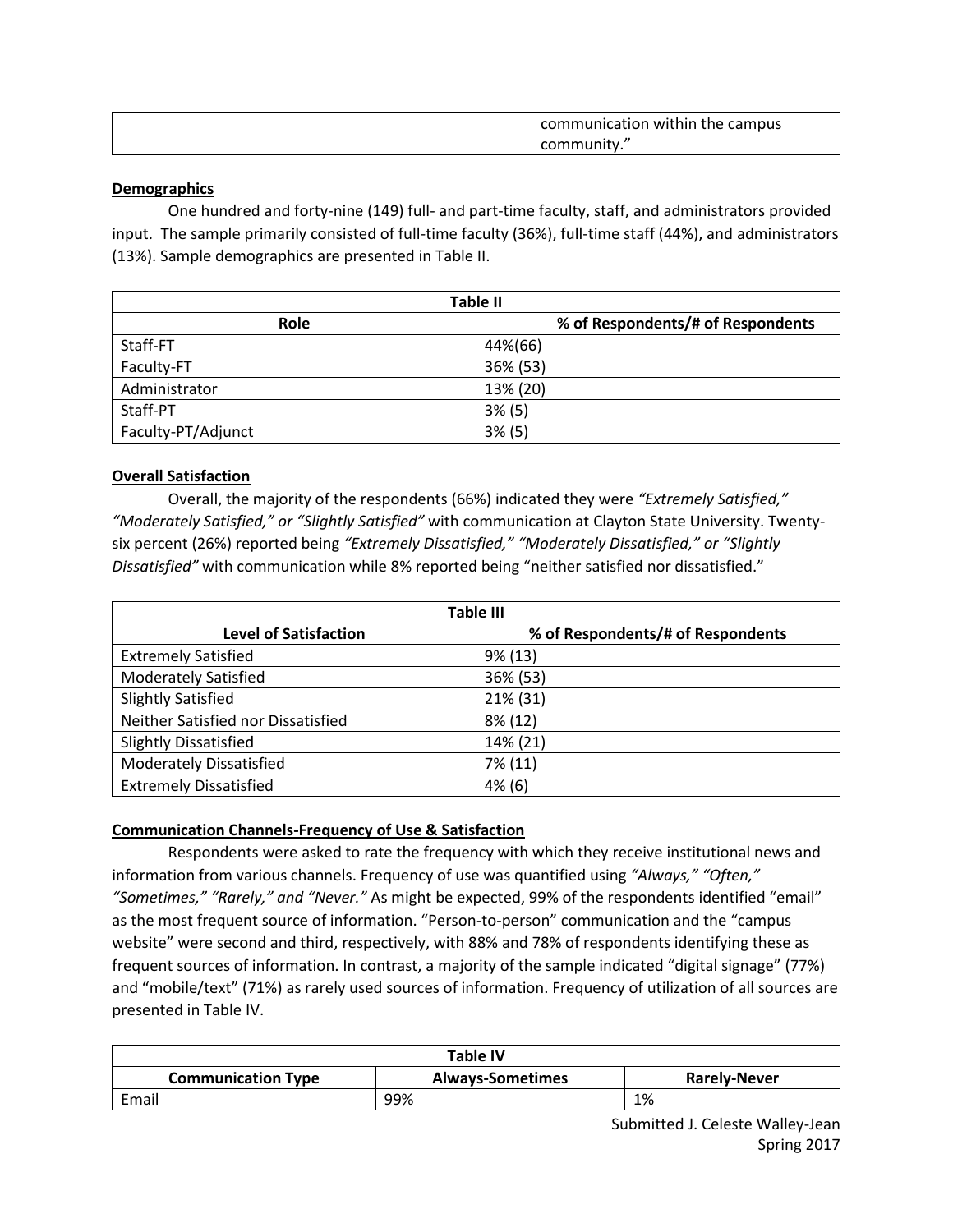| Person-to-Person            | 88% | 12% |
|-----------------------------|-----|-----|
| Campus Website              | 78% | 22% |
| <b>Printed Publications</b> | 52% | 48% |
| Mobile/Text                 | 29% | 71% |
| Digital Signage             | 23% | 77% |

In addition to rating the frequency with which respondents received information via these channels, they also rated their level of satisfaction with each communication channel. Overall, respondents indicated satisfaction with the channels from which they receive the most information (i.e., email, person-to-person, and the campus website). On average, approximately 21% of respondents reported dissatisfaction with the channels; however, almost a third of respondents (28%) reported being neither satisfied nor dissatisfied. Level of satisfaction with each type of communication channel is presented in Table V.

| <b>Table V</b>              |                   |                        |                          |
|-----------------------------|-------------------|------------------------|--------------------------|
| <b>Communication Type</b>   | <i>*Satisfied</i> | <i>**</i> Dissatisfied | <b>Neither Satisfied</b> |
|                             |                   |                        | nor Dissatisfied         |
| Email                       | 80%               | 18%                    | 3%                       |
| Person-to-Person            | 59%               | 23%                    | 18%                      |
| Campus Website              | 52%               | 24%                    | 23%                      |
| <b>Printed Publications</b> | 47%               | 17%                    | 37%                      |
| Mobile/Text                 | 42%               | 20%                    | 38%                      |
| Digital Signage             | 26%               | 28%                    | 47%                      |

\*Satisfied = Extremely Satisfied/Moderately Satisfied/Slightly Satisfied

\*\*Dissatisfied = Extremely Dissatisfied/Moderately Dissatisfied/Slightly Dissatisfied

#### **Perception of Being Informed**

Respondents were asked to rate how informed they feel about varying topics. Of the seven topic areas provided (listed in Table VI), a majority of respondents rated themselves "informed." A slight majority of respondents rated themselves "not informed" on only two topics (i.e. "Staff News/Achievements" & "Student News/Achievements"). Results are presented in Table VI.

| <b>Table VI</b>                    |           |                |  |
|------------------------------------|-----------|----------------|--|
| <b>Information Topic</b>           | *Informed | **Not Informed |  |
| <b>CSU News</b>                    | 72%       | 28%            |  |
| <b>CSU Events</b>                  | 67%       | 33%            |  |
| Administrative Policies/Procedures | 67%       | 33%            |  |
| <b>CSU History/Culture</b>         | 61%       | 39%            |  |
| <b>Faculty News/Achievements</b>   | 55%       | 45%            |  |
| <b>Student News/Achievements</b>   | 48%       | 52%            |  |
| <b>Staff News/Achievements</b>     | 43%       | 57%            |  |

\*Informed = Completely Informed/Very Informed/Moderately Informed

\*\*Not Informed = Slightly Informed/Not At All Informed

Submitted J. Celeste Walley-Jean In addition to indicating how informed they feel, respondents were provided an opportunity to provide input on types of information they would like to receive more or less of. Of the sixty-three (63)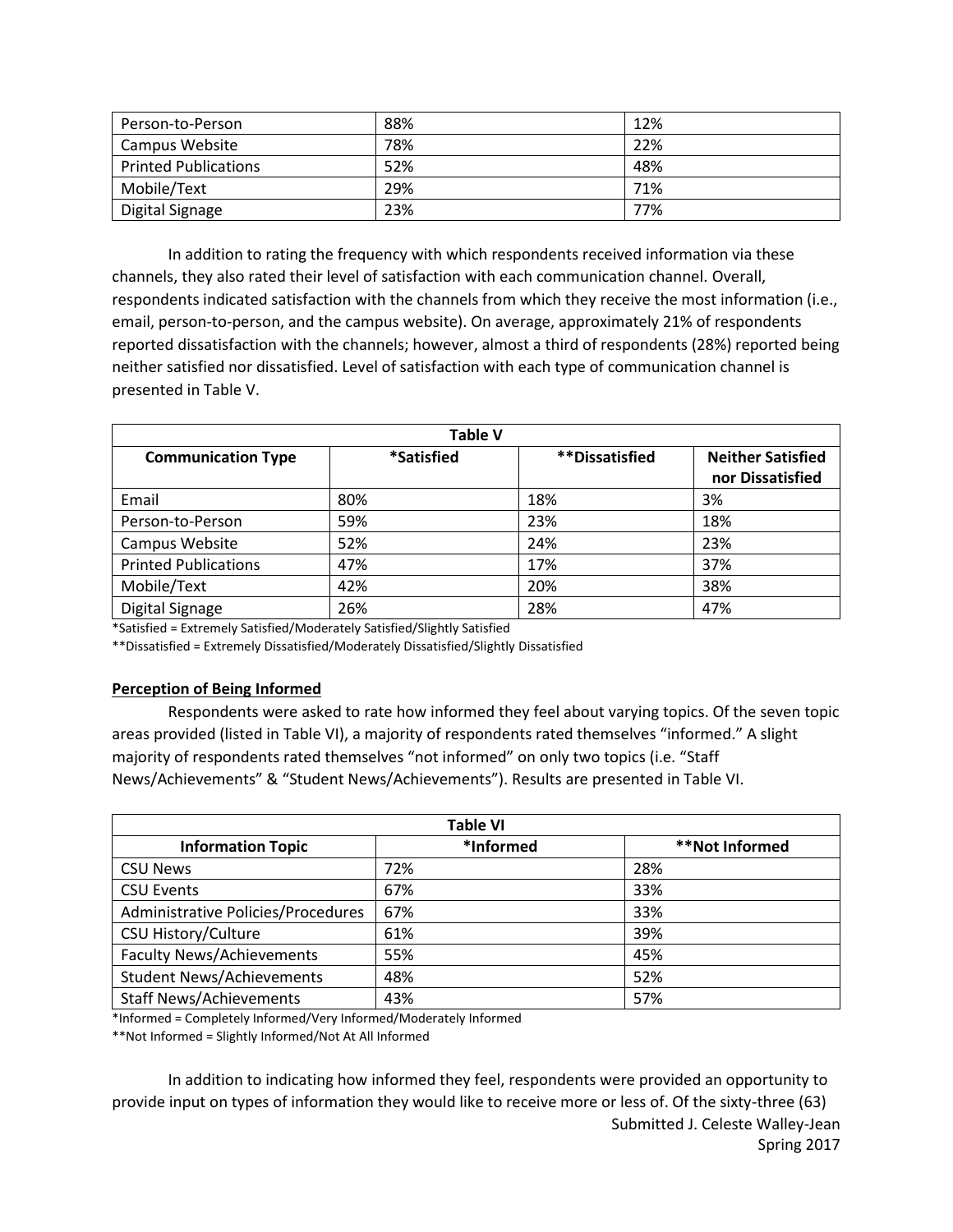respondents who provided comments, "events" were identified as the type of information in which respondents wanted more of (n = 32). An example statement from this category was *"Upcoming student or community events on campus."* In reference to information respondents would like to receive less of, thirty-one (31) respondents provided feedback, "email" was identified as the category in which respondents wanted less of  $(n = 11)$ ; however, what this category meant to respondents varied. For example, sample statements included *"Mass email REPLYS on controversial topics"* and *"Notices informing us that we will eventually be informed when…"* 

# **Reflection of Institutional Commitment to Inclusion**

Respondents indicated to what extent they agreed that words/images used to communicate to the campus community are representative of diversity and inclusion. The majority of the respondents reported agreed the words/images used to communicate were representative of diversity (75%) and inclusion (77%).

| <b>Table VII</b>                           |     |     |     |  |
|--------------------------------------------|-----|-----|-----|--|
| <b>Disagree</b><br><b>Neutral</b><br>Agree |     |     |     |  |
| <b>Diversity</b>                           | 75% | 15% | 10% |  |
| 77%<br>10%<br>13%<br><b>Inclusion</b>      |     |     |     |  |

When asked to provide specific suggestions on how to improve communication in reference to being more inclusive of the campus community, of the eleven (11) responses two themes garnered the most comments (n = 5): *"Students" and "Race/Ethnicity."* Summarily, comments centered on images in publications not being representative of students in general nor the full diversity of our student population. Additional comments specifically referenced race/ethnicity.

*"Fewer photographs of campus as decoration—replace with images of students"*

*"I don't feel that the older generation of students is presented in publications."* 

*"Include representatives of all minorities."*

"*The posters provided by Auxillary Services, particularly Sodexco corporate images, use mostly models with blonde hair and blue eyes.*

*"We are turning into a campus in which students are not exposed to enough men, Caucasian, or Asian-Pacific Islands.*"

Rather than an active lack of representation of diversity/inclusion, two comments broadly provided suggestions specific to creating an appreciation/celebration of our diversity/inclusion via words/images:

*"You can start with appreciating who our student population is and where our students come from."*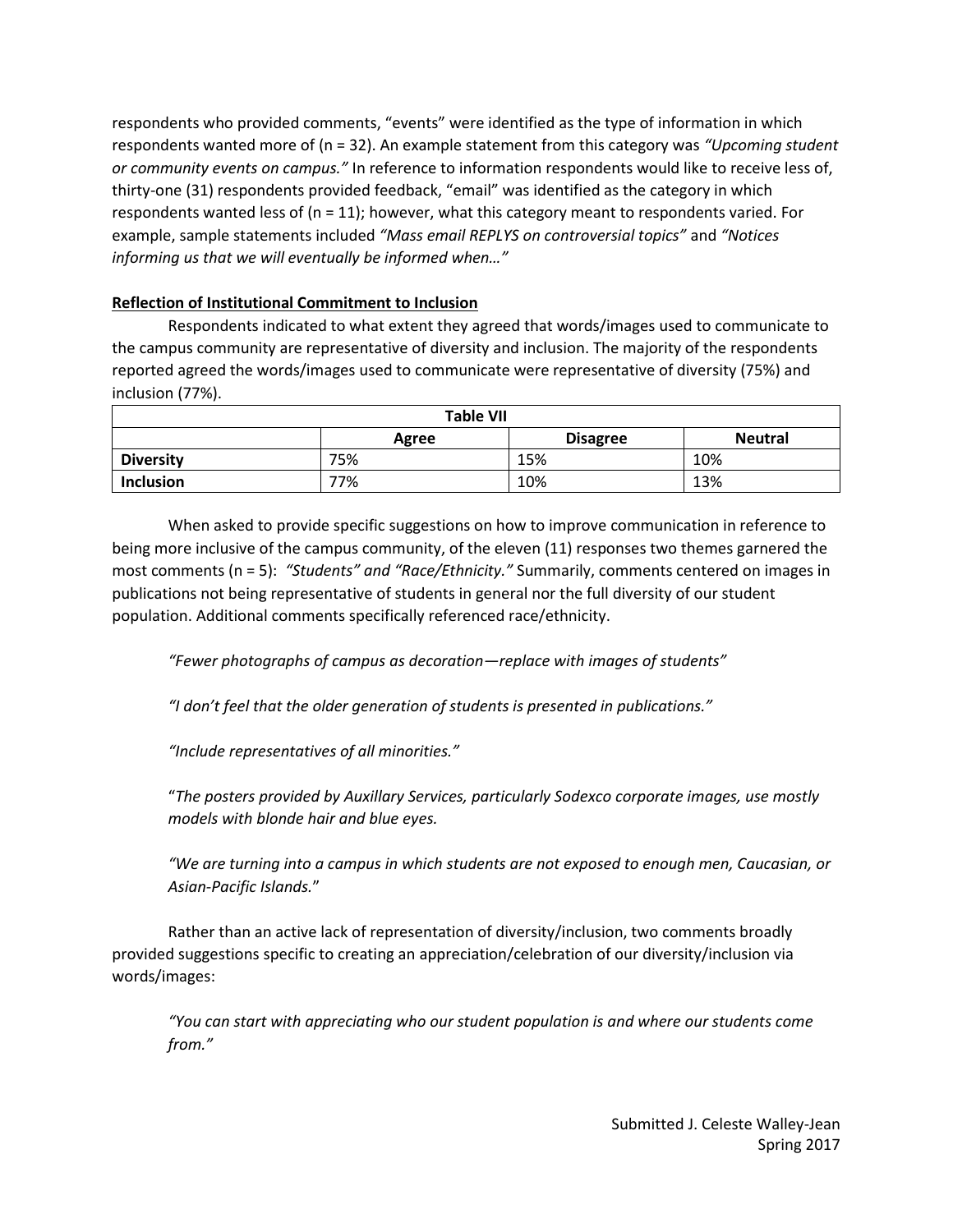*"I would like to see our campus move from what I would describe as 'benign' indifference toward our campus demographics to active, public, explicit celebration of our campus demographics."*

#### **Suggestions for Improved Communication**

Thirty-eight (38) respondents provided specific suggestions on how Clayton State could better facilitate communication within the campus community. The largest number of responses focused on three primary themes: *Events (12), Email* (10)*,* and the *Office of Marketing & Communications* (7)*.*  Respondents' comments in these thematic areas were often intertwined. Generally, suggestions focused on events provided ideas for increased and a more streamlined dissemination of information about campus events and utilization of email. Respondents generally voiced comments describing negative perceptions of the Office of Marketing and Communications leading to suggestions of a reduced role of this office in campus communication strategies. Sample comments are listed below.

Events

*"Announce events further in advance!"*

*"An open campus events calendar."*

*"Weekly or bi-weekly digest of the events for the upcoming week or month."*

# Email *"Restrict the 'reply all' feature."*

*"Clearer and more concise subject headings for emails."*

*"Email is probably the best method of communication, but needs to be streamlined and regulated. Relying on one department to send out mass mailings is helpful, but its' disappointing when the desired message gets lost or miscommunicated because it's forced through an additional channel."*

#### Office of Marketing & Communications

*"Stop restricting all communication through marketing."*

*"Don't send out important communications with the heading 'Office of Marketing and Communication.' Please use a subject heading instead."*

## **Summary & Recommendations**

Based on the current findings there appears to be an overall positive perception of communication at Clayton State University. Yet, as with any organization's activity, there are areas of improvement. Email remains the primary mode of communication utilized and respondents seem generally satisfied with this method of communication. In contrast, digital signage and mobile/text to obtain information are under-utilized. The relatively elevated levels of neutrality around satisfaction/dissatisfaction with these modes of communication suggest, rather than discontent with the methods, there may be opportunity to increase the community's exposure to these modes of campus communication. For instance, respondents voiced a desire to have more information about campus

> Submitted J. Celeste Walley-Jean Spring 2017